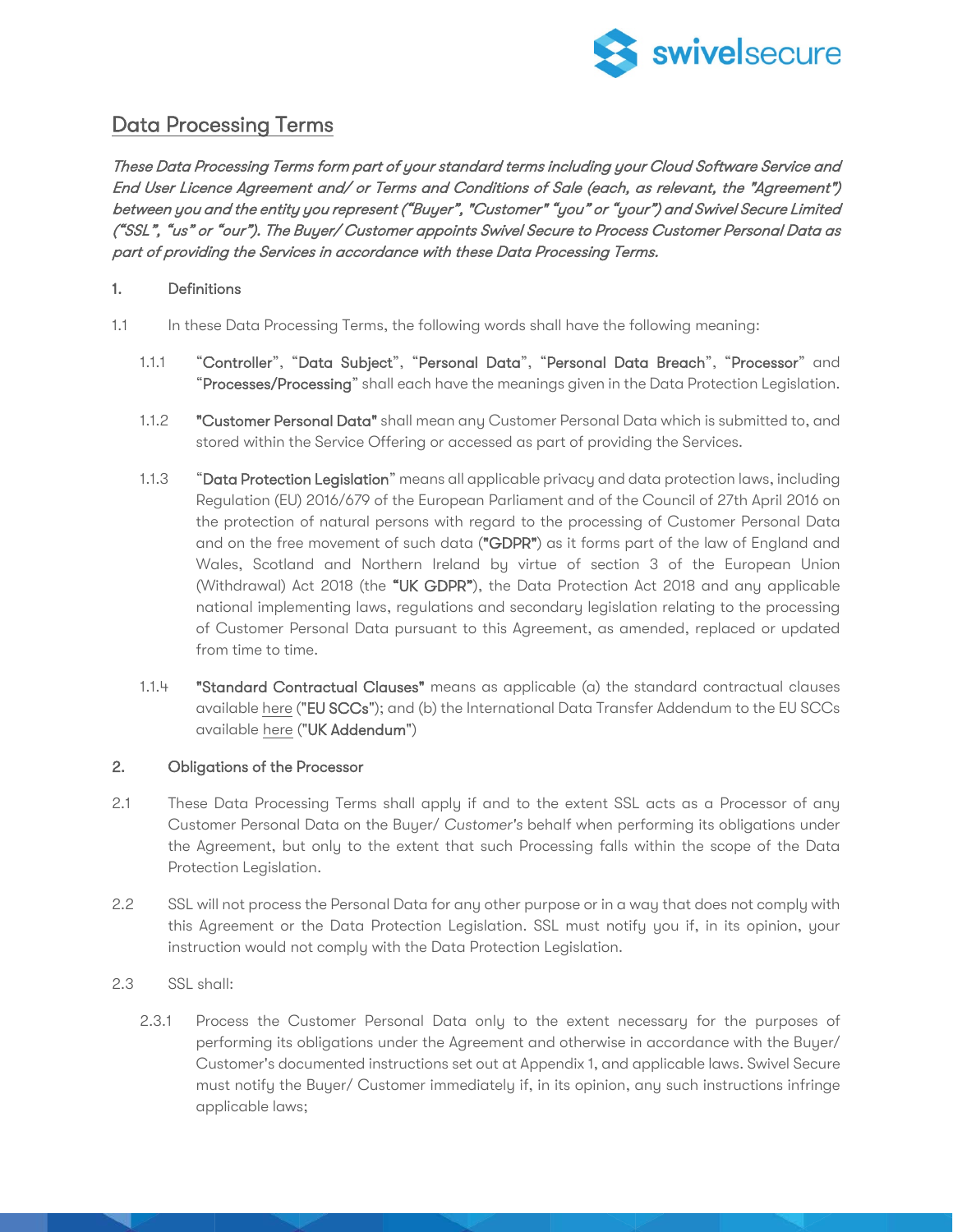

- 2.3.2 ensure that all persons authorised by Swivel Secure to Process the Customer Personal Data are committed to confidentiality or are under a statutory obligation of confidentiality under applicable law;
- 2.3.3 implement appropriate technical and organisational measures to protect the Customer Personal Data from accidental or unlawful destruction, loss, alteration, unauthorised disclosure, or access;
- 2.3.4 at the Buyer/ Customer's election, delete or return all Customer Personal Data to the Buyer/ Customer;
- 2.3.5 make available to the Buyer/ Customer information reasonably necessary to demonstrate compliance with the obligations set out in this clause, and allow for and contribute to audits, including inspections, conducted by the Buyer/ Customer or your representative. The Buyer/ Customer may only exercise its right to audit once per calendar year and any costs shall be borne by the Buyer/ Customer. The parties will discuss and agree in advance on the reasonable start date, scope and duration of, and security and confidentiality controls applicable to, any audit and the Buyer/ Customer shall take all necessary steps to minimize the disruption to the Supplier's business; and
- 2.3.6 without undue delay after having become aware, notify the Buyer/ Customer of any Personal Data Breach.
- 2.4 Swivel Secure acknowledge that the Buyer/ Customer is under various obligations under the Data Protection Legislation, and agrees to provide reasonable assistance and information required by the Buyer/ Customer to satisfy these obligations.
- 2.5 For the avoidance of doubt Swivel Secure shall be entitled to charge Buyer/ Customer for any reasonable costs it incurs in providing assistance and cooperating with the Buyer/ Subscribe in accordance with these Data Processing Terms save for where any such assistance/ co-operation is caused by a breach of these Data Processing Terms by SSL or if such charges are expressly prohibited by the Data Protection Legislation.

# 3. Subprocessors

- 3.1 The Buyer/ Customer approves SSL engaging third party subprocessors to Process the Customer Personal Data provided that Swivel Secure:
	- 3.1.1 provides at least 5 days' prior notice of the addition or removal of any subprocessors;
	- 3.1.2 imposes data protection terms on any subprocessor it appoints that protect the Customer Personal Data to the same or equivalent standard provided for by these Data Processing Terms; and
	- 3.1.3 remains fully liable for any breach of these Data Processing Terms that is caused by an act, error or omission of its subprocessor.
- 3.2 The Buyer/ Customer consents to the current list of Subprocessors: Swivel Secure Europe SA and ASW Services.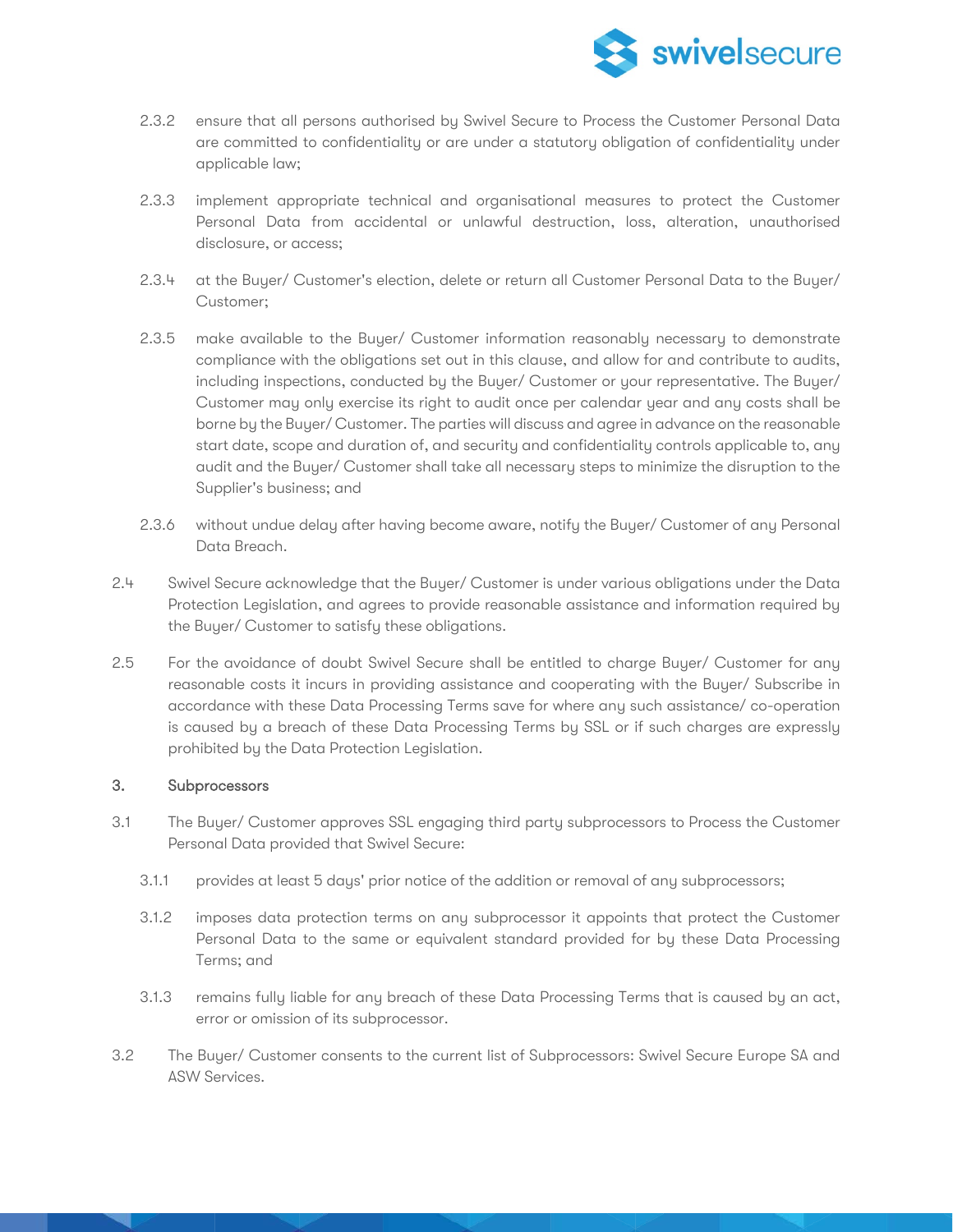

3.3 Where the Buyer/ Customer notifies SSL in writing of any objections relating to the appointment of a subprocessor (on reasonable grounds relating to data protection) following on from being notified in accordance with clause 3.1.1, SSL shall not disclose any Customer Personal Data to the relevant proposed subprocessor until reasonable steps have been taken to address the objections raised. Where no such objections are raised, the Buyer/ Customer shall be deemed to have consented to the appointment. Where an objection is not resolved to the mutual satisfaction of either party within 30 days of the notification, either party may terminate the Agreement (in whole or in part solely to the extent necessary to terminate the relevant part of the Services affected by the addition of the new subprocessor) which will be the Buyer/ Customer's sole and exclusive remedy.

# 4. International Transfers

- 4.1 The Buyer/ Customer consents to SSL and its subprocessors processing Customer Personal Data outside of the United Kingdom and European Economic Area ("EEA") where SSL/ the subprocessor ensures it takes such measures as are necessary to ensure the transfer is in compliance with Data Protection Legislation. Such measures may include (without limitation) transferring the Personal Data to a recipient in a country that the United Kingdom and/ or European Commission has decided provides adequate protection for Personal Data, to a recipient that has achieved binding corporate rules authorisation in accordance with Data Protection Legislation, or to a recipient that has executed standard contractual clauses adopted or approved by the United Kingdom and/ or European Commission.
- 4.2 If an adequate protection measure for the international transfer of Customer Personal Data is required under the Data Protection Legislation (and has not otherwise been arranged by the parties), the Standard Contractual Clauses shall be incorporated into this Agreement as if they had been set out in full, and the provisions of Appendix 2 shall apply.

#### 5. Liability

5.1 For the avoidance of doubt each party's aggregate liability arising out of or related to these Data Processing Terms whether in contract, tort or under other theory of liability is subject to the limitations and exclusions of liability contained within the Agreement.

# 6. Contact Details

6.1 The Buyer/ Customer can contact Swivel Secure at [DataProtection@swivelsecure.co](mailto:DataProtection@swivelsecure.c)m for any further information as to how Swivel Secure processes Customer Personal Data.

#### 7. Changes

7.1 Any such changes to these Data Processing Terms will be posted to this page. SSL shall not reduce the rights of the Buyer/ Customer under these Data Processing Terms without the Buyer/ Customer's explicit written consent.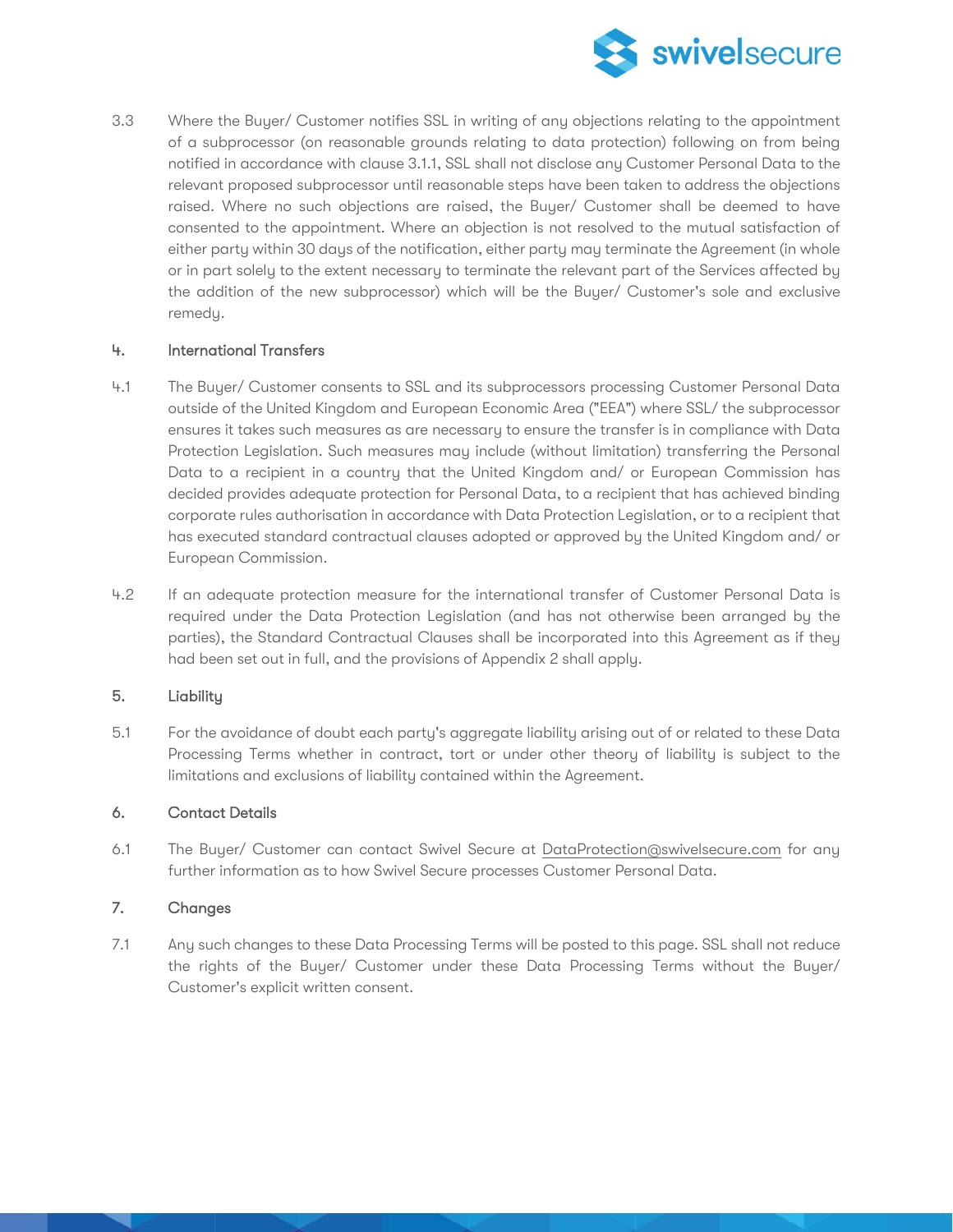

## Appendix 1: Details of Processing

#### 1. Processing Particulars

#### 1.1 Subject matter of Processing:

In connection with the provision of the Services and/ or Service Offering as set out in the Agreement.

#### 1.2 Nature and purpose of Processing:

All reasonable purpose in relation to the Supplier's obligations under the Agreement.

Compute, storage and such Services as described in the Privacy Notice - Cloud and initiated by Customer from time to time.

The purpose of the data processing under this document is provision of the Subscription initiated by Customer from time to time.

#### 1.3 Categories of Personal Data processed:

First name, last name, username, email address, telephone number, street, PO Box, City, State/Province, Zip/Postal Code, Country/Region.

Organization Title, Department, company, manager, direct reports, physical delivery office name.

IP address, Biometric data.

Country of taxation or foreign taxpayer reference, customer due diligence and anti-money laundering requirements

#### 1.4 Categories of Data Subject to whom the Personal Data relates:

Buyer/ Customer or End User, Company, Technical information.

## 1.5 Frequency and duration of processing:

Continuous transfers for the duration of the Agreement.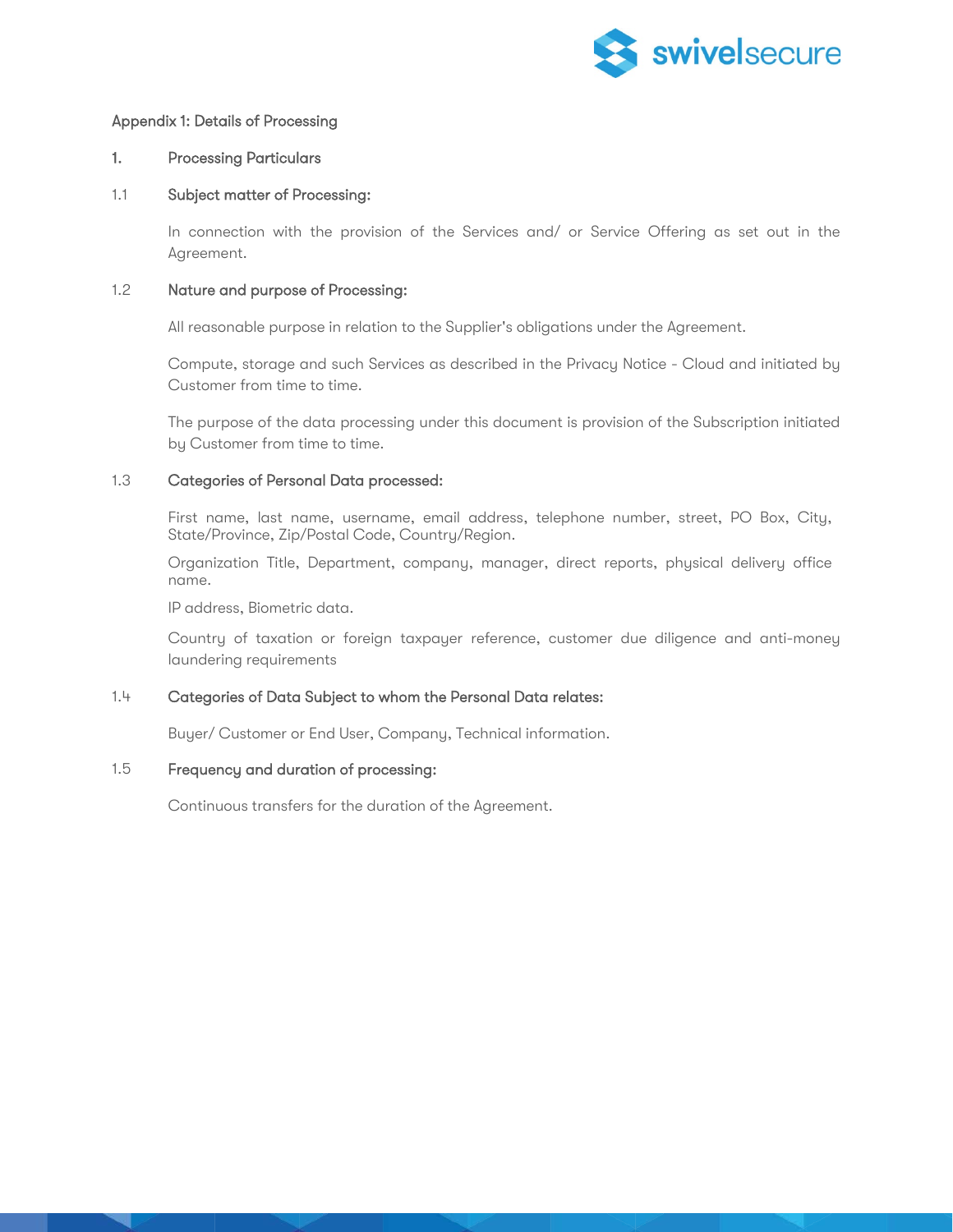

# Appendix 2:

# 1. International Transfers of Personal Data

- 1.1 The parties agree that the Standard Contractual Clauses are incorporated into these Data Processing Terms by reference, as if they had been set out in full, and are populated as follows. Unless expressly stated below, any optional clauses contained within the Standard Contractual Clauses shall not apply.
- 1.2 The following Module of the EU SCCs shall apply where Personal Data is transferred to a third country (unless the transfer is permitted on the basis of an adequacy decision):
	- a) CONTROLLER → PROCESSOR (Module Two) ("Controller to Processor Model Clauses"); and
	- b) PROCESSOR → CONTROLLER (Module Four) ("Processor to Controller Model Clauses").

# 2. UK Addendum

2.1 The Parties agree that the UK Addendum is incorporated into these Data Processing Terms by reference, as if it had been set out in full, and is populated and shall be read against the EU SCCs as follows. Unless expressly stated below, any optional clauses contained within the UK Addendum shall not apply.

# Start Date

The UK Addendum is effective from the date of the Agreement;

# Table 1: Parties

Exporter and key contact: As set out in Annex 1 of the Standard Contractual Clauses.

Importer and key contact: As set out in Annex 1 of the Standard Contractual Clauses.

# Table 2: Selected SCCs, Modules and Clauses

As applicable, Module 2 or Module 4 of the EU SCCs as incorporated by reference into Appendix 2 of these Data Processor Terms including any supplementary clauses set out within Appendix 2 of these Data Processor Terms.

#### Table 3: Appendix Information

As set out in Annex 1 and Annex 2 of the of the Standard Contractual Clauses.

#### Table 4: Ending this Addendum when the Approved Addendum Changes

In the event the Information Commissioner's Office issues a revised Approved Addendum, in accordance with Section 18 of the UK Addendum which as a direct result of such changes has a substantial, disproportionate and demonstrable increase in: (a) the data importer's direct costs of performing its obligations under the Addendum; and/or (b) the data importer's risk under the Addendum, the data importer may terminate this UK Addendum on reasonable written notice to the data exporter in accordance with Table 4 and paragraph 19 of the UK Addendum.

2.2 Supplementary clauses to the Standard Contractual Clauses: